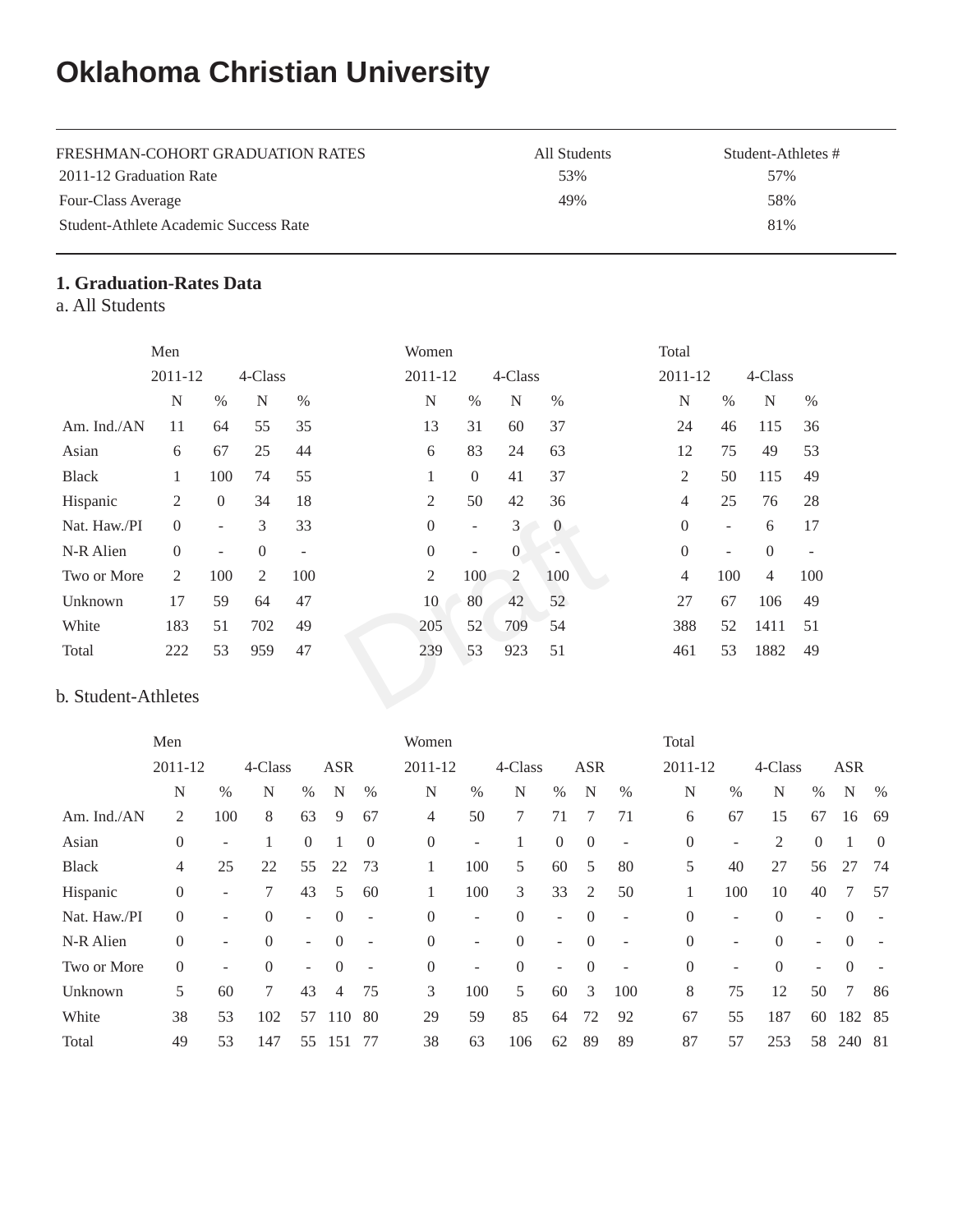# c. Student-Athletes by Sport Category

|              | <b>Baseball</b>           |         |                              |              | <b>Men's Basketball</b>  |                              |                          |              | Men's CC/Track           |                          |          |
|--------------|---------------------------|---------|------------------------------|--------------|--------------------------|------------------------------|--------------------------|--------------|--------------------------|--------------------------|----------|
|              | $% -N$                    |         |                              |              | $% -N$                   |                              |                          |              | $% -N$                   |                          |          |
|              | 2011-12 4-Class ASR       |         |                              |              | 2011-12 4-Class ASR      |                              |                          |              | 2011-12 4-Class ASR      |                          |          |
| Am. Ind./AN  | $\overline{a}$            | $50-a$  | $50-a$                       | Am. Ind./AN  | $\bar{a}$                |                              |                          | Am. Ind./AN  | $100-a$                  | 100-a 100-a              |          |
| Asian        |                           | ÷       | $\overline{\phantom{a}}$     | Asian        | $\overline{\phantom{a}}$ | $\overline{\phantom{a}}$     | $\overline{\phantom{a}}$ | Asian        | $\overline{\phantom{a}}$ |                          |          |
| <b>Black</b> |                           |         | $100-a$                      | <b>Black</b> | $0-a$                    | $33-b$                       | $67-a$                   | <b>Black</b> | $100-a$                  | $71-b$                   | $86-b$   |
| Hispanic     |                           |         |                              | Hispanic     |                          |                              |                          | Hispanic     | ÷,                       | $100-a$                  | $50-a$   |
| Nat. Haw./PI |                           |         | Ē,                           | Nat. Haw./PI | $\overline{\phantom{a}}$ | $\overline{\phantom{a}}$     | $\overline{\phantom{a}}$ | Nat. Haw./PI | $\overline{\phantom{a}}$ | $\overline{\phantom{a}}$ |          |
| N-R Alien    |                           |         |                              | N-R Alien    |                          |                              |                          | N-R Alien    |                          |                          |          |
| Two or More  |                           |         |                              | Two or More  |                          |                              |                          | Two or More  |                          |                          |          |
| Unknown      | $100-a$                   | $100-a$ | $100-a$                      | Unknown      |                          |                              |                          | Unknown      | $50-a$                   | $50-a$                   | $100-a$  |
| White        | $52-e$                    | $54-e$  | $80 - e$                     | White        | $100-a$                  | $80-a$                       | $100-b$                  | White        | $100-a$                  | 68-е                     | $78-e$   |
| Total        | $56-e$                    | $56-e$  | $79-e$                       | Total        | $40-a$                   | $55-c$                       | $91-c$                   | Total        | $86-b$                   | $71-e$                   | $80 - e$ |
|              | Football                  |         |                              |              | <b>Men's Other</b>       |                              |                          |              |                          |                          |          |
|              | $% -N$                    |         |                              |              | $% -N$                   |                              |                          |              |                          |                          |          |
|              | 2011-12 4-Class ASR       |         |                              |              | 2011-12 4-Class ASR      |                              |                          |              |                          |                          |          |
| Am. Ind./AN  |                           |         |                              | Am. Ind./AN  | $100-a$                  | $33-a$                       | $50-a$                   |              |                          |                          |          |
| Asian        |                           |         |                              | Asian        | ÷,                       | $0-a$                        | $0-a$                    |              |                          |                          |          |
| <b>Black</b> |                           |         |                              | <b>Black</b> |                          | $56-b$                       | $64-c$                   |              |                          |                          |          |
| Hispanic     |                           |         |                              | Hispanic     |                          | $33-b$                       | $67-a$                   |              |                          |                          |          |
| Nat. Haw./PI |                           |         |                              | Nat. Haw./PI |                          |                              |                          |              |                          |                          |          |
| N-R Alien    |                           |         |                              | N-R Alien    | $\overline{a}$           |                              |                          |              |                          |                          |          |
| Two or More  |                           |         |                              | Two or More  | $\overline{\phantom{a}}$ |                              |                          |              |                          |                          |          |
| Unknown      |                           |         |                              | Unknown      | $0-a$                    | $0-a$                        | $0-a$                    |              |                          |                          |          |
| White        |                           |         |                              | White        | $30-b$                   | $50-e$                       | $76-e$                   |              |                          |                          |          |
| Total        |                           |         |                              | Total        | $33-c$                   | $45-e$                       | 67-е                     |              |                          |                          |          |
|              | <b>Women's Basketball</b> |         |                              |              | <b>Women's CC/Track</b>  |                              |                          |              | <b>Women's Other</b>     |                          |          |
|              | $% -N$                    |         |                              |              | $% -N$                   |                              |                          |              | $% -N$                   |                          |          |
|              | 2011-12                   | 4-Class | ASR                          |              | 2011-12                  | 4-Class                      | <b>ASR</b>               |              | 2011-12 4-Class ASR      |                          |          |
| Am. Ind./AN  |                           |         | $\overline{\phantom{a}}$     | Am. Ind./AN  | $0-a$                    | $50-a$                       | $50-a$                   | Am. Ind./AN  | $67-a$                   | $80-a$                   | $80-a$   |
| Asian        |                           |         | $\overline{\phantom{a}}$     | Asian        |                          | $\qquad \qquad \blacksquare$ | $\overline{\phantom{a}}$ | Asian        |                          | $0-a$                    |          |
| Black        |                           |         | ÷,                           | <b>Black</b> | $100-a$                  | $75-a$                       | $80-a$                   | <b>Black</b> |                          | $0-a$                    |          |
| Hispanic     |                           |         | $\frac{1}{2}$                | Hispanic     | ÷,                       | $0-a$                        | $0-a$                    | Hispanic     | $100-a$                  | $50-a$                   | $100-a$  |
| Nat. Haw./PI |                           |         | $\qquad \qquad \blacksquare$ | Nat. Haw./PI |                          | $\overline{\phantom{a}}$     | $\overline{\phantom{a}}$ | Nat. Haw./PI |                          |                          |          |
| N-R Alien    |                           |         |                              | N-R Alien    |                          |                              | ÷,                       | N-R Alien    |                          |                          |          |
| Two or More  |                           |         | $\overline{a}$               | Two or More  |                          | ÷,                           | ÷,                       | Two or More  |                          |                          |          |
| Unknown      | $100-a$                   | $100-a$ | $100-a$                      | Unknown      | $100-a$                  | $50-a$                       | $100-a$                  | Unknown      | $100-a$                  | $50-a$                   | $100-a$  |
| White        | $100-a$                   | $89-d$  | $100-d$                      | White        | $60-a$                   | $67-c$                       | $100-c$                  | White        | $52-e$                   | $54-e$                   | 86-е     |
| Total        | $100-a$                   | $89-d$  | $100-d$                      | Total        | $63-b$                   | $63-e$                       | 86-е                     | Total        | 58-е                     | $54-e$                   | 86-е     |

Values for N (a. 1-5, b. 6-10, c. 11-15, d. 16-20, e. greater than 20)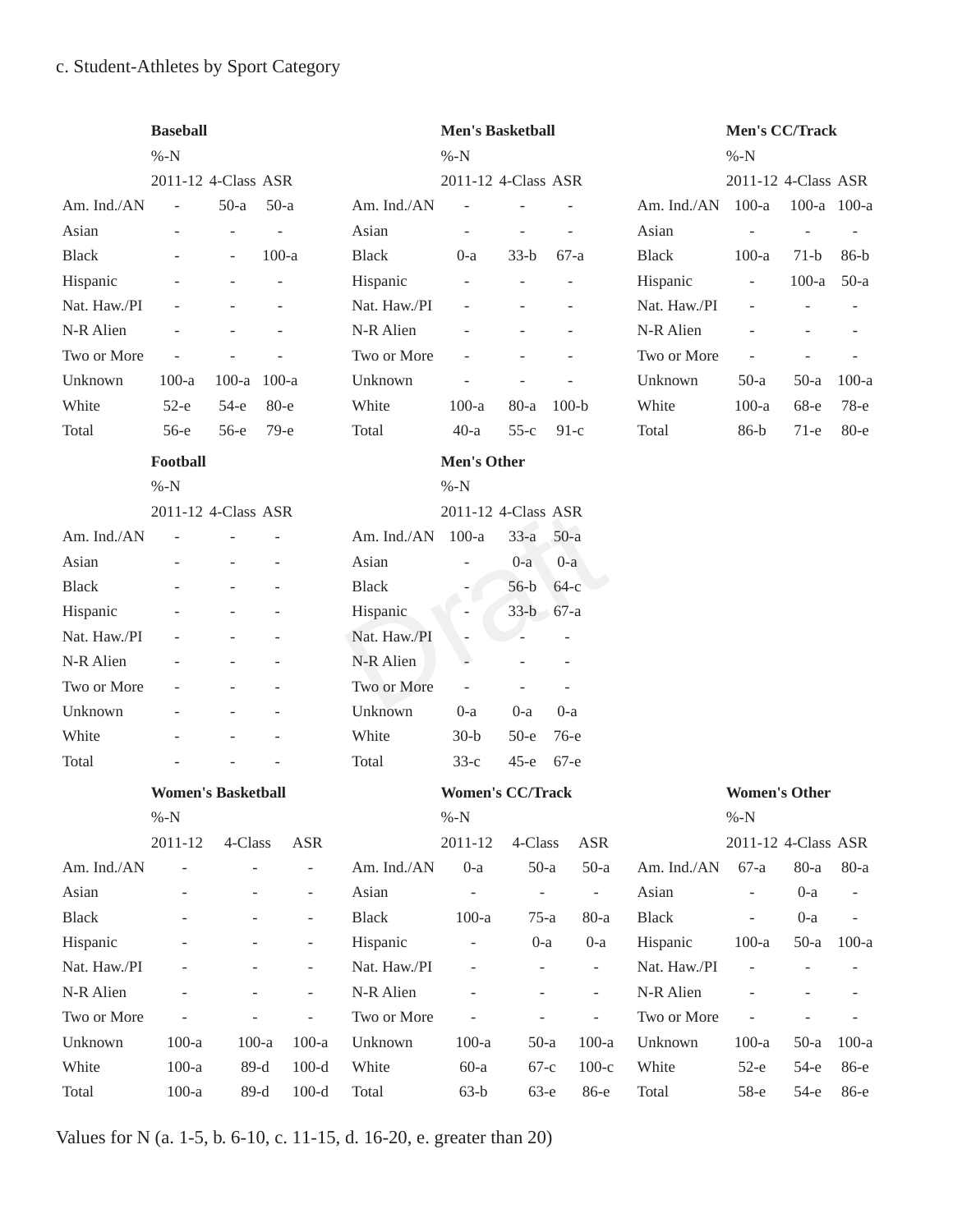# **2. Undergraduate-Enrollment Data (All full-time baccalaureate-degree seeking students enrolled 2017-18)**

| a. All Students | Men<br>N       | Women<br>N       | Total<br>N | b. Student-athletes # | Men<br>N       | Women<br>N | Total<br>N |
|-----------------|----------------|------------------|------------|-----------------------|----------------|------------|------------|
| Am. Ind./AN     | 22             | 18               | 40         | Am. Ind./AN           | 8              | 3          | 11         |
| Asian           | 21             | 31               | 52         | Asian                 | $\theta$       | $\Omega$   | $\Omega$   |
| <b>Black</b>    | 61             | 56               | 117        | <b>Black</b>          | 12             | 9          | 21         |
| Hispanic        | 5              | 5                | 10         | Hispanic              |                | 2          |            |
| Nat. Haw./PI    |                | $\overline{0}$   |            | Nat. Haw./PI          | $\theta$       | $\Omega$   | $\Omega$   |
| N-R Alien       | 27             | 27               | 54         | N-R Alien             | $\overline{4}$ | 2          | 6          |
| Two or More     | 66             | 82               | 148        | Two or More           | 11             | 8          | 19         |
| Unknown         | $\overline{0}$ | $\boldsymbol{0}$ | $\Omega$   | Unknown               | $\overline{0}$ | $\Omega$   | $\Omega$   |
| White           | 741            | 707              | 1448       | White                 | 90             | 68         | 158        |
| Total           | 944            | 926              | 1870       | Total                 | 126            | 92         | 218        |

## c. Student-Athletes # By Sports Category

| Men          |            |          |          |          |       |
|--------------|------------|----------|----------|----------|-------|
|              | Basketball | Baseball | CC/Track | Football | Other |
| Am. Ind./AN  |            |          |          |          | 3     |
| Asian        | $\theta$   |          |          |          |       |
| Black        | 6          |          |          |          |       |
| Hispanic     | $\theta$   |          |          |          |       |
| Nat. Haw./PI | $\Omega$   |          |          |          |       |
| N-R Alien    |            |          |          |          |       |
| Two or More  | $\theta$   | 3        |          |          |       |
| Unknown      | $\Omega$   |          |          |          |       |
| White        | 4          | 25       | 14       |          | 47    |
| Total        | 12         | 32       | 21       |          | 61    |

| Women        |                |                |                |
|--------------|----------------|----------------|----------------|
|              | Basketball     | CC/Track       | Other          |
| Am. Ind./AN  | $\theta$       | 2              |                |
| Asian        | $\Omega$       | $\theta$       | $\Omega$       |
| <b>Black</b> | $\overline{c}$ | 6              |                |
| Hispanic     | $\Omega$       | $\overline{0}$ | 2              |
| Nat. Haw./PI | $\Omega$       | $\theta$       | $\Omega$       |
| N-R Alien    | $\Omega$       | $\theta$       | $\overline{c}$ |
| Two or More  | $\mathfrak{D}$ | $\mathfrak{D}$ | 4              |
| Unknown      | $\Omega$       | $\overline{0}$ | $\overline{0}$ |
| White        | 11             | 11             | 46             |
| Total        | 15             | 21             | 56             |

#Only student-athletes receiving athletics aid are included in this report.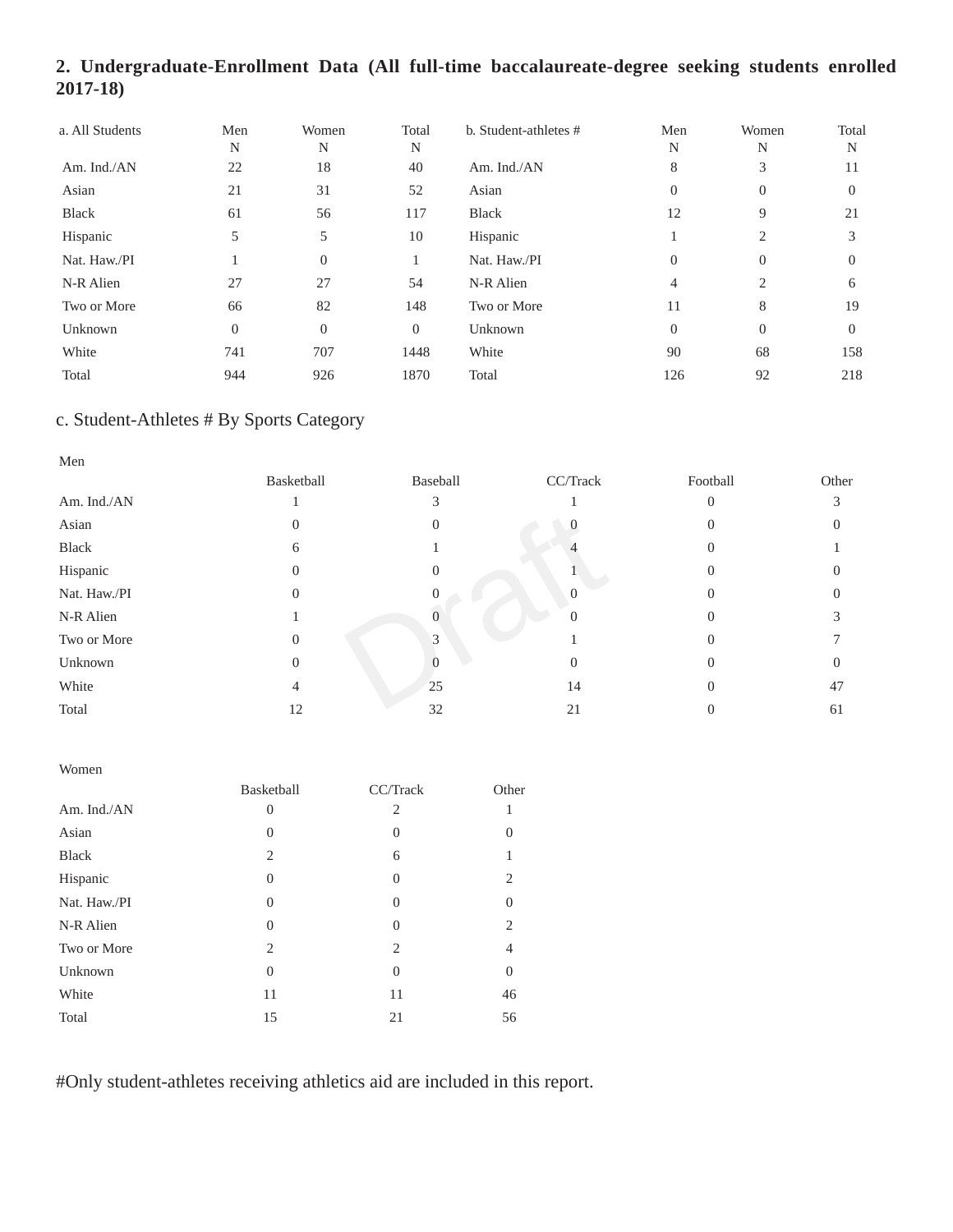

### **INFORMATION ABOUT THE GRADUATION RATES INSTITUTION REPORT**

#### **Introduction.**

This information sheet and the NCAA Graduation Rates Institution Report have been prepared by the NCAA, based on data provided by the institution in compliance with NCAA Bylaw 18.4.2.2.1 (admissions and graduation-rate disclosure) and the federal Student Right-to-Know and Campus Security Act. Please note, the NCAA will make this report public.

The report gives graduation information about the most recent six-year graduating class of students and student-athletes who entered as freshmen in 2011-12. The graduation rate (percent) is based on a comparison of the number (N) of students who entered a college or university and the number of those who graduated within six years. For example, if 100 students entered and 60 graduated within six years, the graduation rate is 60 percent.

The Graduation Rates Institution Report provides information about two groups of students:

- 1. All Students. All undergraduate students who were enrolled in a full-time program of studies for a baccalaureate degree; and
- 2. Student-Athletes. Student-athletes who received athletics aid from the school for any period of time during their entering year. [Note: Athletics aid is a grant, scholarship, tuition waiver or other assistance from a college or university that is awarded on the basis of a student's athletics ability.]

Two different measures of graduation rates are presented in this report: Federal Graduation Rate and NCAA Division II Academic Success Rate (ASR). The Federal Graduation Rate indicates the percentage of freshmen who entered and received athletics aid during a given academic year who graduated within six years. The ASR adds to the first-time freshmen, those students who entered midyear, first-time freshmen who did not receive athletics aid but participated in athletics, and student-athletes who transferred into an institution and participated in athletics. Both the Federal Graduation Rate and the ASR subtracts students from the entering cohort who are considered allowable exclusions (i.e., those who either die or become permanently disabled, those who leave the school to join the armed forces, foreign services or attend a religious mission). In addition, the ASR subtracts those who left the institution prior to graduation, had athletics eligibility remaining and would have been academically eligible to compete had they returned to the institution.